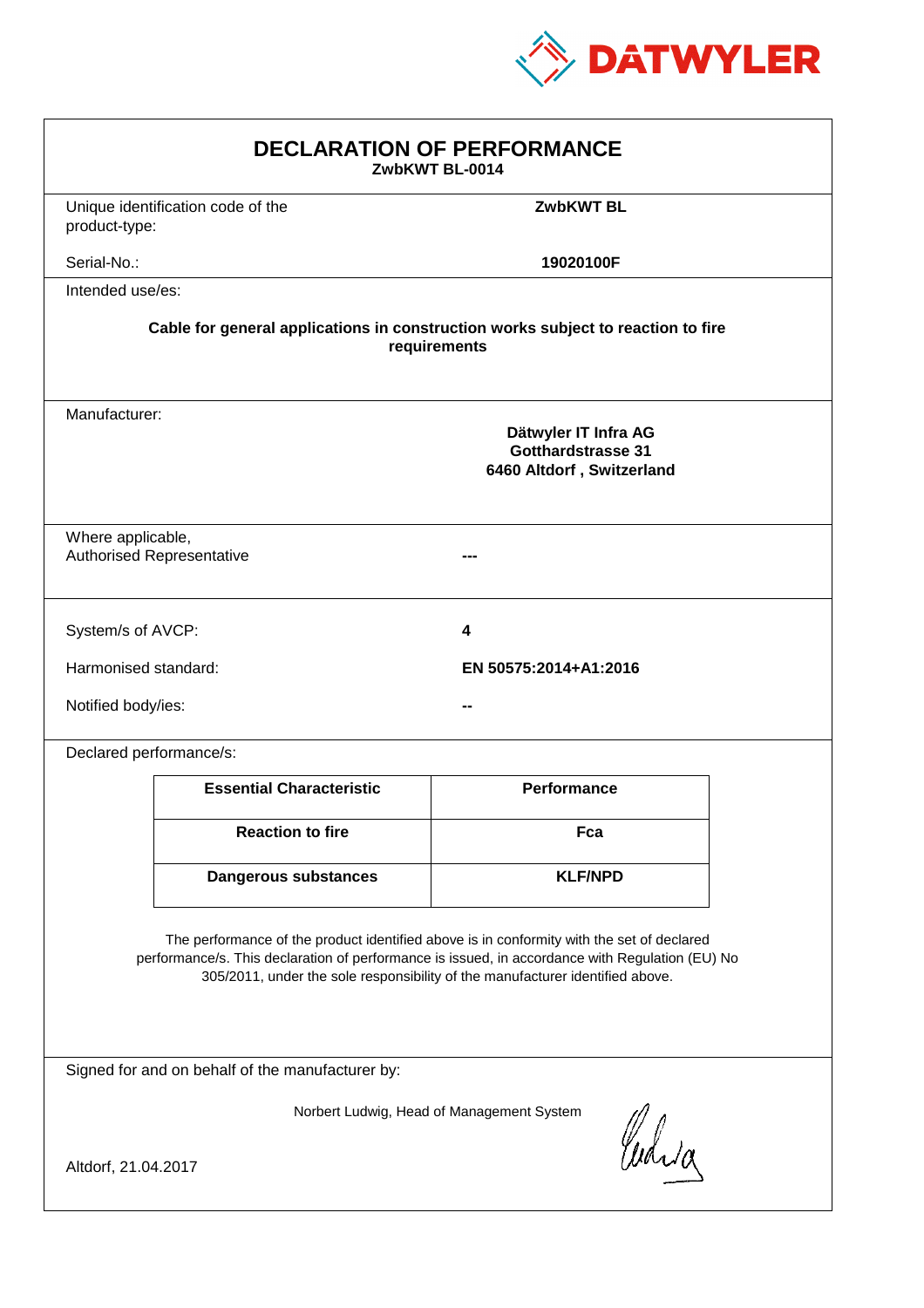

| LEISTUNGSERKLÄRUNG<br>ZwbKWT BL-0014                                                                                                                                                                                                                       |                                             |                                                                                |  |  |
|------------------------------------------------------------------------------------------------------------------------------------------------------------------------------------------------------------------------------------------------------------|---------------------------------------------|--------------------------------------------------------------------------------|--|--|
|                                                                                                                                                                                                                                                            | Eindeutiger Kenncode des Produkttyps:       | <b>ZwbKWT BL</b>                                                               |  |  |
| Serien-Nr.:                                                                                                                                                                                                                                                |                                             | 19020100F                                                                      |  |  |
| Verwendungszweck(e):                                                                                                                                                                                                                                       |                                             |                                                                                |  |  |
| Kabel/Leitung für allgemeine Anwendungen in Bauwerken in Bezug auf die<br>Anforderungen an das Brandverhalten                                                                                                                                              |                                             |                                                                                |  |  |
| Hersteller:                                                                                                                                                                                                                                                |                                             | Dätwyler IT Infra AG<br><b>Gotthardstrasse 31</b><br>6460 Altdorf, Switzerland |  |  |
|                                                                                                                                                                                                                                                            | Wo anwendbar, Bevollmächtigter:             |                                                                                |  |  |
| Leistungsbeständigkeit:                                                                                                                                                                                                                                    | System(e) zur Bewertung und Überprüfung der | 4                                                                              |  |  |
| Harmonisierte Norm:                                                                                                                                                                                                                                        |                                             | EN 50575:2014+A1:2016                                                          |  |  |
| Notifizierte Stelle(n):                                                                                                                                                                                                                                    |                                             |                                                                                |  |  |
| Erklärte Leistung(en):                                                                                                                                                                                                                                     |                                             |                                                                                |  |  |
|                                                                                                                                                                                                                                                            | <b>Wesentliche Merkmale</b>                 | Leistung                                                                       |  |  |
|                                                                                                                                                                                                                                                            | <b>Brandverhalten</b>                       | Fca                                                                            |  |  |
|                                                                                                                                                                                                                                                            | Gefährliche Stoffe                          | <b>KLF/NPD</b>                                                                 |  |  |
| Die Leistung des vorstehenden Produkts entspricht der erklärten Leistung/den erklärten<br>Leistungen. Für die Erstellung der Leistungserklärung im Einklang mit der Verordnung (EU) Nr.<br>305/2011 ist allein der obengenannte Hersteller verantwortlich. |                                             |                                                                                |  |  |
| Unterzeichnet für den Hersteller und im Namen des Herstellers von:                                                                                                                                                                                         |                                             |                                                                                |  |  |
| Norbert Ludwig, Head of Management System<br>Curia<br>Altdorf, 21.04.2017                                                                                                                                                                                  |                                             |                                                                                |  |  |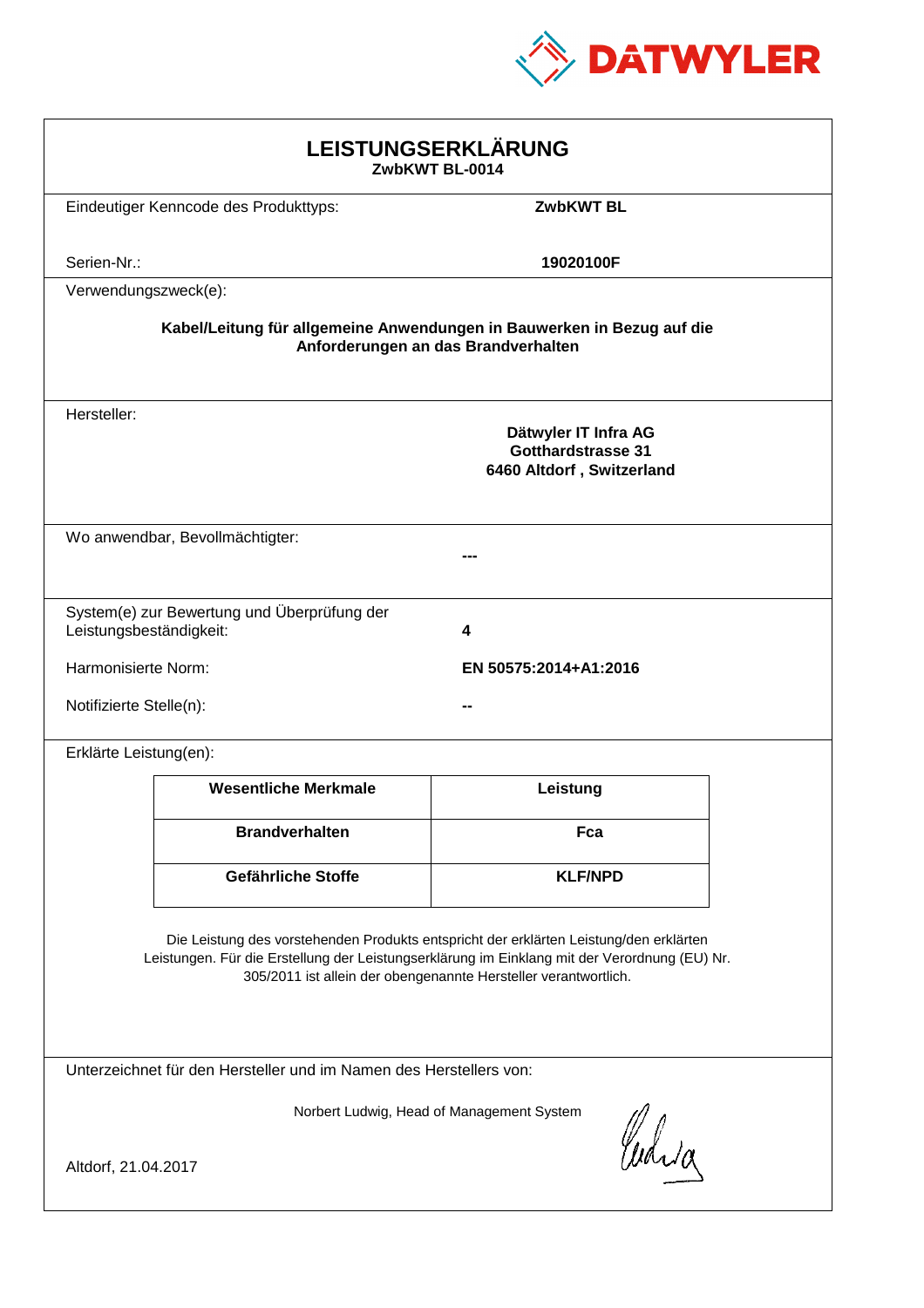

| <b>PRESTATIEVERKLARING</b><br>ZwbKWT BL-0014                                                                                                                                                                                                                                |                                                                         |                                                                                |  |  |
|-----------------------------------------------------------------------------------------------------------------------------------------------------------------------------------------------------------------------------------------------------------------------------|-------------------------------------------------------------------------|--------------------------------------------------------------------------------|--|--|
| producttype:                                                                                                                                                                                                                                                                | Unieke identificatiecode van het                                        | <b>ZwbKWT BL</b>                                                               |  |  |
| Serienr.:                                                                                                                                                                                                                                                                   |                                                                         | 19020100F                                                                      |  |  |
| Beoogd(e) gebruik(en):                                                                                                                                                                                                                                                      |                                                                         |                                                                                |  |  |
| Kabels voor algemene toepassingen in bouwwerken die onder<br>voorschriften inzake materiaalgedrag bij brand vallen                                                                                                                                                          |                                                                         |                                                                                |  |  |
| Fabrikant:                                                                                                                                                                                                                                                                  |                                                                         | Dätwyler IT Infra AG<br><b>Gotthardstrasse 31</b><br>6460 Altdorf, Switzerland |  |  |
|                                                                                                                                                                                                                                                                             | indien van toepassing, Gemachtigde:                                     |                                                                                |  |  |
| prestatiebestendigheid:<br>Geharmoniseerde norm:<br>Aangemelde instantie(s):                                                                                                                                                                                                | Het systeem of de systemen voor de<br>beoordeling en verificatie van de | 4<br>EN 50575:2014+A1:2016                                                     |  |  |
| Aangegeven prestatie(s)                                                                                                                                                                                                                                                     |                                                                         |                                                                                |  |  |
|                                                                                                                                                                                                                                                                             | Essentiële kenmerken                                                    | <b>Prestatie</b>                                                               |  |  |
|                                                                                                                                                                                                                                                                             | <b>Brandreactie</b>                                                     | Fca                                                                            |  |  |
|                                                                                                                                                                                                                                                                             | Gevaarlijke stoffen                                                     | <b>KLF/NPD</b>                                                                 |  |  |
| De prestaties van het hierboven omschreven product zijn conform de aangegeven prestaties. Deze<br>prestatieverklaring wordt in overeenstemming met Verordening (EU) nr. 305/2011 onder de exclusieve<br>verantwoordelijkheid van de hierboven vermelde fabrikant verstrekt. |                                                                         |                                                                                |  |  |
| Ondertekend voor en namens de fabrikant door:                                                                                                                                                                                                                               |                                                                         |                                                                                |  |  |
| Norbert Ludwig, Head of Management System<br>Curia<br>Altdorf, 21.04.2017                                                                                                                                                                                                   |                                                                         |                                                                                |  |  |
|                                                                                                                                                                                                                                                                             |                                                                         |                                                                                |  |  |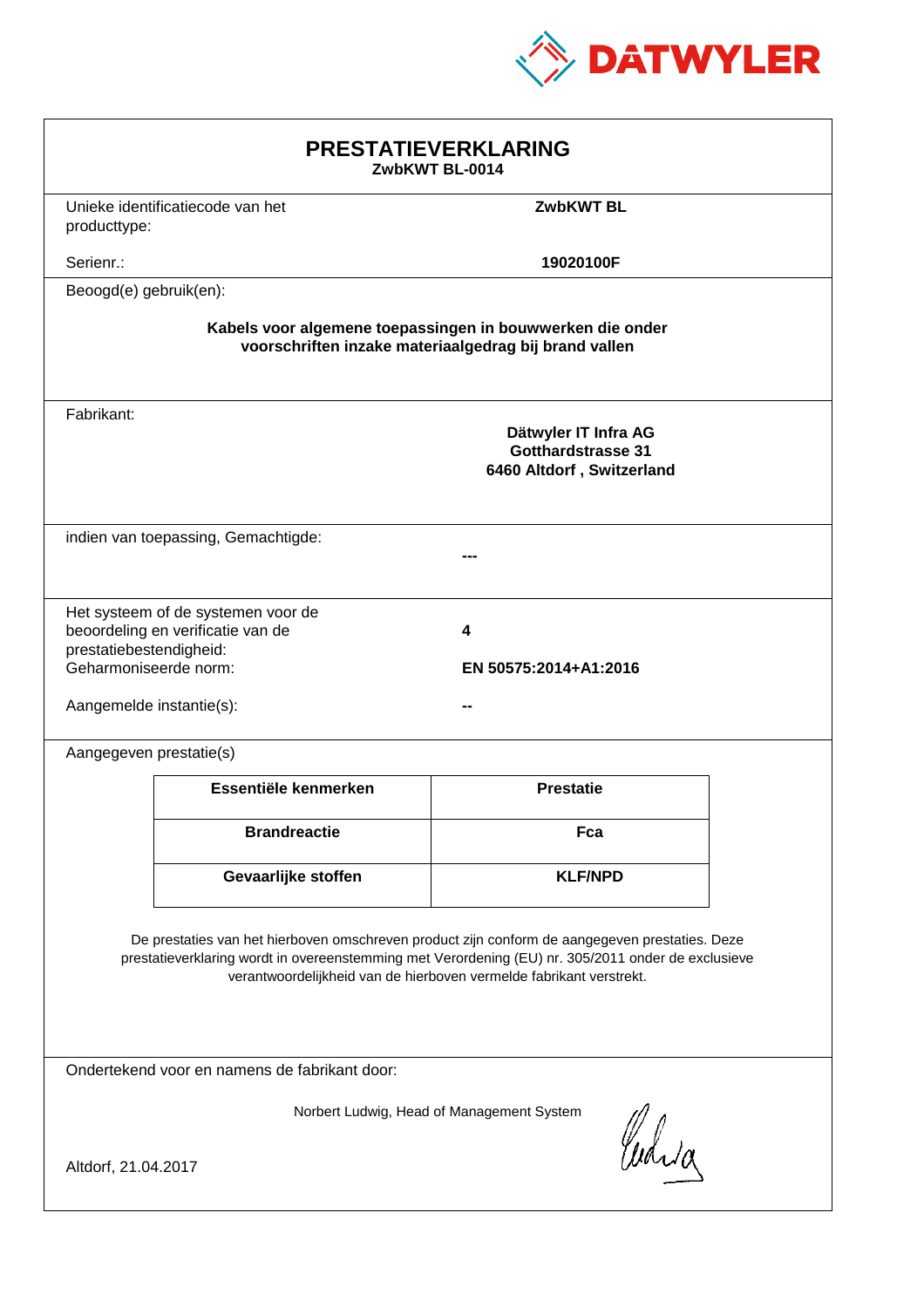

| DÉCLARATION DES PERFORMANCES<br>ZwbKWT BL-0014                                                                                                                                                                                                                   |                                                                                                                |                                                                                |  |  |  |
|------------------------------------------------------------------------------------------------------------------------------------------------------------------------------------------------------------------------------------------------------------------|----------------------------------------------------------------------------------------------------------------|--------------------------------------------------------------------------------|--|--|--|
| produit type:                                                                                                                                                                                                                                                    | Code d'identification unique du                                                                                | <b>ZwbKWT BL</b>                                                               |  |  |  |
| Numéro de série:                                                                                                                                                                                                                                                 |                                                                                                                | 19020100F                                                                      |  |  |  |
| Usage(s) prévu(s):                                                                                                                                                                                                                                               |                                                                                                                |                                                                                |  |  |  |
|                                                                                                                                                                                                                                                                  | Câble pour applications générales dans les ouvrages de construction soumis<br>aux exigences de réaction au feu |                                                                                |  |  |  |
| Fabricant:                                                                                                                                                                                                                                                       |                                                                                                                | Dätwyler IT Infra AG<br><b>Gotthardstrasse 31</b><br>6460 Altdorf, Switzerland |  |  |  |
|                                                                                                                                                                                                                                                                  | Le cas échéant, Mandataire                                                                                     |                                                                                |  |  |  |
| performances:<br>Norme harmonisée:<br>Organisme(s) notifié(s):                                                                                                                                                                                                   | Système(s) d'évaluation et de<br>vérification de la constance des                                              | 4<br>EN 50575:2014+A1:2016                                                     |  |  |  |
|                                                                                                                                                                                                                                                                  | Performance(s) déclarée(s):                                                                                    |                                                                                |  |  |  |
|                                                                                                                                                                                                                                                                  | Caractéristique essentielle                                                                                    | <b>Performance</b>                                                             |  |  |  |
|                                                                                                                                                                                                                                                                  | Réaction au feu                                                                                                | Fca                                                                            |  |  |  |
|                                                                                                                                                                                                                                                                  | <b>Substances dangereuses</b>                                                                                  | <b>KLF/NPD</b>                                                                 |  |  |  |
| Les performances du produit identifié ci-dessus sont conformes aux performances déclarées.<br>Conformément au règlement (UE) no 305/2011, la présente déclaration des performances est<br>établie sous la seule responsabilité du fabricant mentionné ci-dessus. |                                                                                                                |                                                                                |  |  |  |
| Signé pour le fabricant et en son nom par:                                                                                                                                                                                                                       |                                                                                                                |                                                                                |  |  |  |
| Norbert Ludwig, Head of Management System<br>Curia<br>Altdorf, 21.04.2017                                                                                                                                                                                        |                                                                                                                |                                                                                |  |  |  |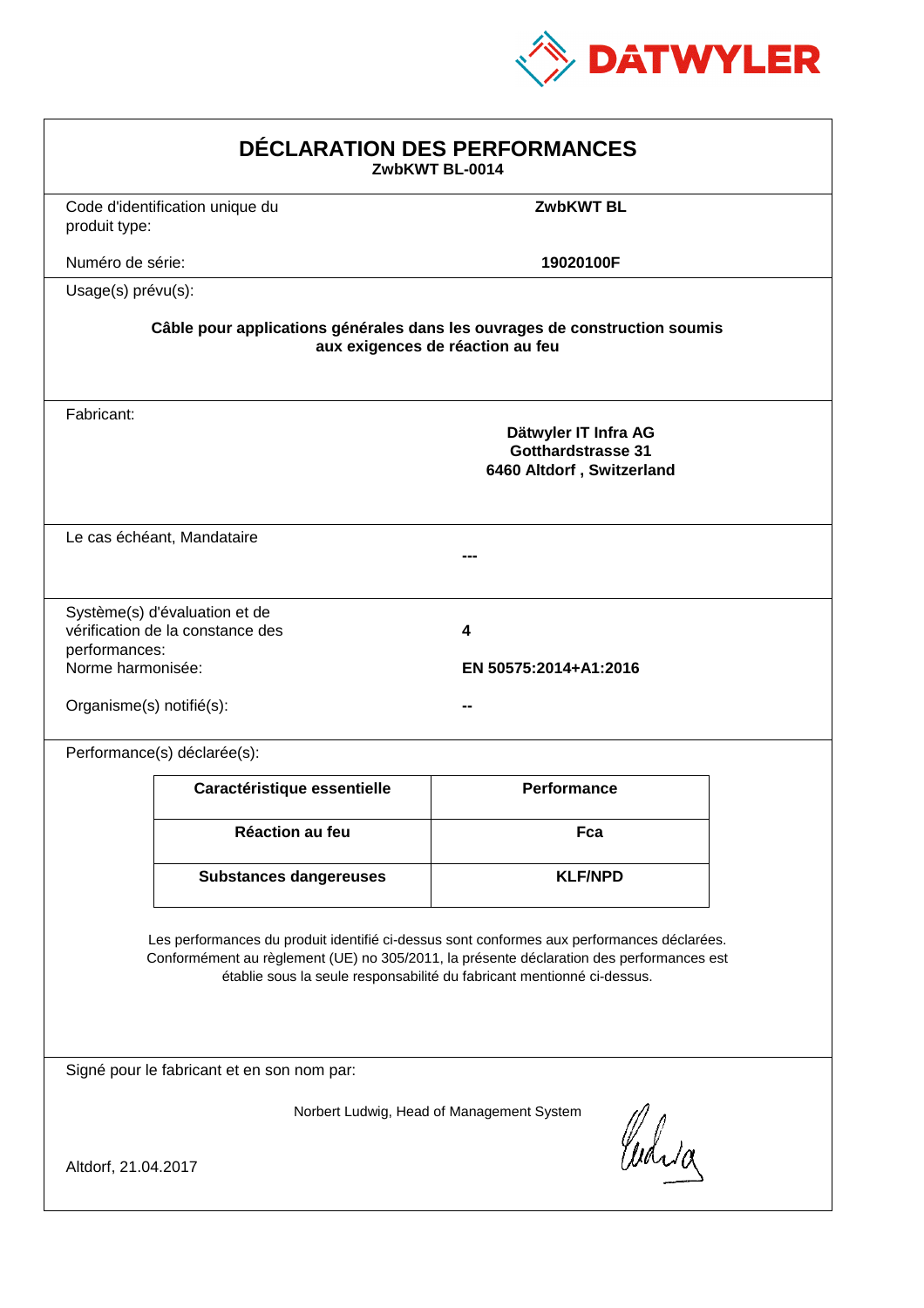

| <b>DECLARACIÓN DE PRESTACIONES</b><br>ZwbKWT BL-0014                                                                                                                                                                                                                                           |                                                                                                        |                            |  |  |  |
|------------------------------------------------------------------------------------------------------------------------------------------------------------------------------------------------------------------------------------------------------------------------------------------------|--------------------------------------------------------------------------------------------------------|----------------------------|--|--|--|
| producto tipo:                                                                                                                                                                                                                                                                                 | Código de identificación única del                                                                     | <b>ZwbKWT BL</b>           |  |  |  |
| Número de serie:                                                                                                                                                                                                                                                                               |                                                                                                        | 19020100F                  |  |  |  |
| Usos previstos:                                                                                                                                                                                                                                                                                |                                                                                                        |                            |  |  |  |
|                                                                                                                                                                                                                                                                                                | Cable sujeto a requisitos de reacción al fuego para aplicaciones generales en obras<br>de construcción |                            |  |  |  |
| Fabricante:                                                                                                                                                                                                                                                                                    | Dätwyler IT Infra AG<br><b>Gotthardstrasse 31</b><br>6460 Altdorf, Switzerland                         |                            |  |  |  |
|                                                                                                                                                                                                                                                                                                | En su caso, Representante autorizado:                                                                  |                            |  |  |  |
| (EVCP):<br>Norma armonizada:<br>Organismos notificados:                                                                                                                                                                                                                                        | Sistemas de evaluación y verificación<br>de la constancia de las prestaciones                          | 4<br>EN 50575:2014+A1:2016 |  |  |  |
|                                                                                                                                                                                                                                                                                                | Prestaciones declaradas:                                                                               |                            |  |  |  |
|                                                                                                                                                                                                                                                                                                | Característica esencial                                                                                | <b>Prestaciones</b>        |  |  |  |
|                                                                                                                                                                                                                                                                                                | Reacción al fuego                                                                                      | Fca                        |  |  |  |
|                                                                                                                                                                                                                                                                                                | <b>Sustancias peligrosas</b>                                                                           | <b>KLF/NPD</b>             |  |  |  |
| Las prestaciones del producto identificado anteriormente son conformes con el conjunto de<br>prestaciones declaradas. La presente declaración de prestaciones se emite, de conformidad con<br>el Reglamento (UE) nº 305/2011, bajo la sola responsabilidad del fabricante arriba identificado. |                                                                                                        |                            |  |  |  |
|                                                                                                                                                                                                                                                                                                | Firmado por y en nombre del fabricante por:                                                            |                            |  |  |  |
| Norbert Ludwig, Head of Management System<br>Curia<br>Altdorf, 21.04.2017                                                                                                                                                                                                                      |                                                                                                        |                            |  |  |  |